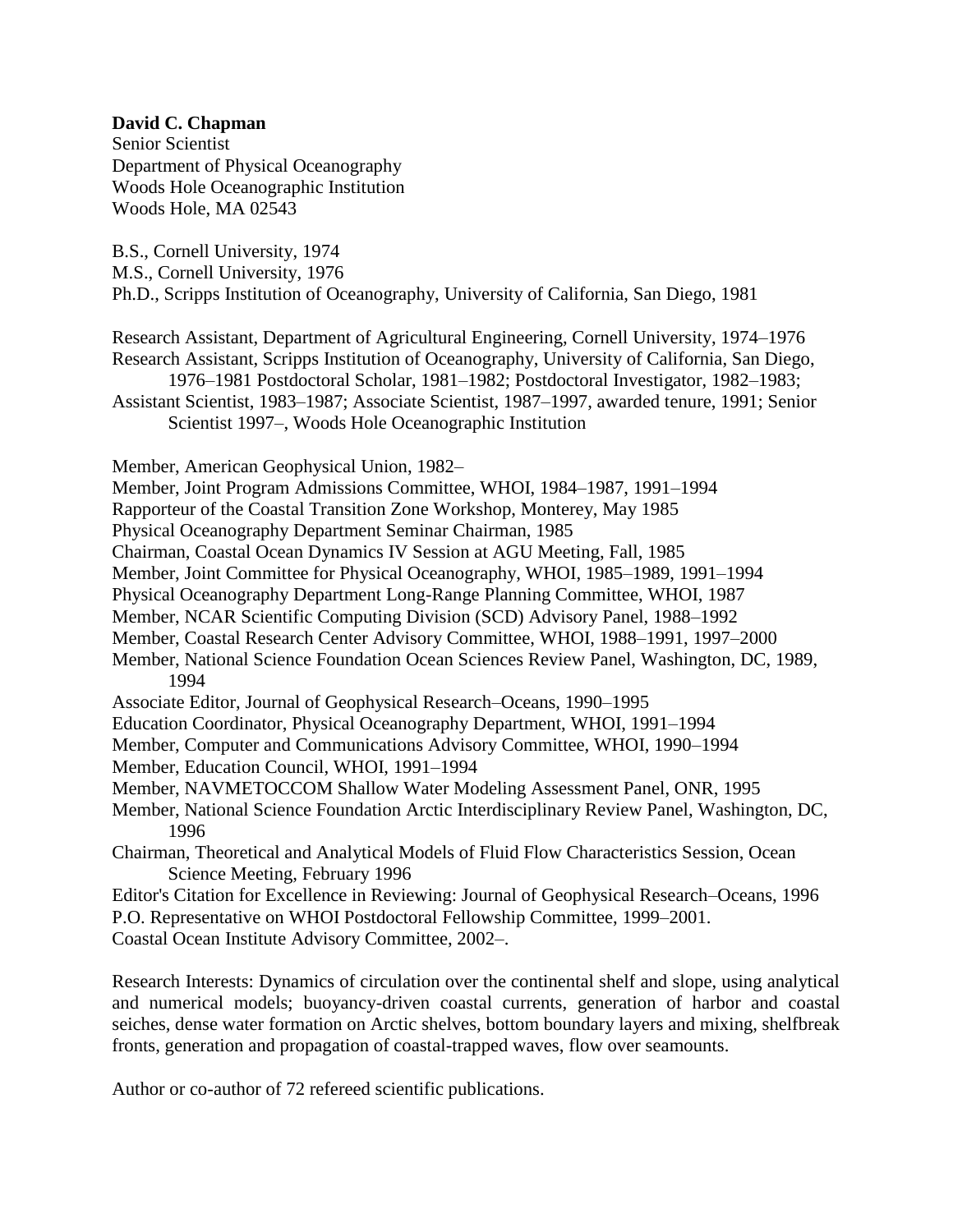## **Refereed Publications**

- Chapman, D. C., R. H. Rand, and J. R. Cooke, 1977. A hydrodynamical model of bordered pits in conifer tracheids. *Journal of Theoretical Biology*, **67**, 11–24.
- Haith, Douglas A. and David C. Chapman, 1977. Best practicable waste treatment screening model. *Journal of the Environmental Engineering Division of the American Society of Civil Engineers*, **103**, 397–412.
- Guza, R. T. and D. C. Chapman, 1979. Experimental study of the instabilities of waves obliquely incident on a beach*. Journal of Fluid Mechanics***, 95**, 199–208.
- Chapman, David C. and Myrl C. Hendershott, 1981. Scattering of internal waves obliquely incident upon a step change in bottom relief*. Deep-Sea Research***, 28,** 1323–1338.
- Chapman, David C. and Robert L. Parker, 1981. A theoretical analysis of the diffusion porometer: Steady diffusion through two finite cylinders of different radii. *Agricultural Meteorology*, **23**, 9–20.
- Chapman, David C., 1982. Nearly trapped internal edge waves in a geophysical ocean. *Deep-Sea Research***, 29**(4A), 525–533.
- Chapman, David C., 1982. On the failure of Laplace's tidal equations to model subinertial motions at a discontinuity in depth. *Dynamics of Atmospheres and Oceans*, **7**(1), 1–16.
- Chapman, David C. and Myrl C. Hendershott, 1982. Shelf wave dispersion in a geophysical ocean. *Dynamics of Atmospheres and Oceans,* **7**(1), 17–31.
- Butman, Bradford, Marlene Noble, David C. Chapman, and Robert C. Beardsley, 1983. An upper bound for the tidally rectified current at one location on the southern flank of Georges Bank. *Journal of Physical Oceanography*, **13**(8), 1452–1460.
- Chapman, David C., 1983. On the influence of stratification and continental shelf and slope topography on the dispersion of subinertial coastally trapped waves. *Journal of Physical Oceanography*, **13**(9), 1641–1652.
- Chapman, David C., 1984. A note on the use of two-layer models of coastally trapped waves. *Dynamics of Atmospheres and Oceans***, 8**(1), 73–86.
- Chapman, David C., 1984. The generation of barotropic edge waves by deep-sea internal waves. *Journal of Physical Oceanography*, **14**(7), 1152–1158.
- Beardsley, Robert C., David C. Chapman, Kenneth H. Brink, Steven R. Ramp, and Ronald Schlitz, 1985. The Nantucket Shoals Flux Experiment (NSFE79), Part 1: A basic description of the current and temperature variability. *Journal of Physical Oceanography,* **15**(6), 713– 748.
- Chapman, David C., 1985. Numerical treatment of cross-shelf open boundaries in a barotropic coastal ocean model. *Journal of Physical Oceanography***, 15**(8), 1060–1075.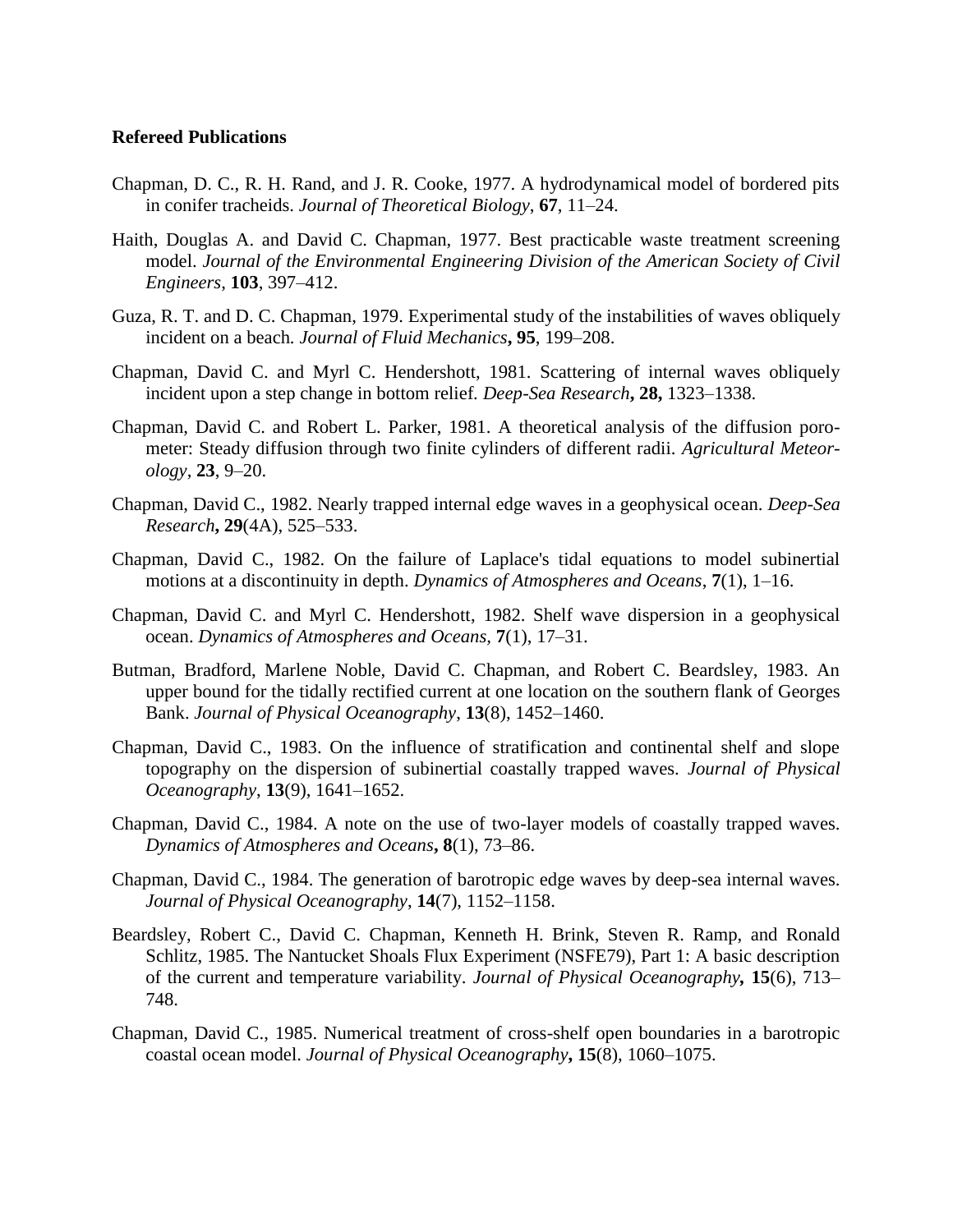- Chapman, David C., 1986. A simple model of the formation and maintenance of the shelf/slope front in the Middle Atlantic Bight. *Journal of Physical Oceanography*, **16**(7), 1273–1279.
- Chapman, David C., John A. Barth, Robert C. Beardsley, and Richard G. Fairbanks, 1986. On the continuity of mean flow between the Scotian Shelf and the Middle Atlantic Bight*. Journal of Physical Oceanography*, **16**(4), 758–772.
- Kinder, Thomas H., David C. Chapman, and John A. Whitehead, Jr., 1986. Westward intensification of the mean circulation on the Bering Sea Shelf*. Journal of Physical Oceanography,* **16**(2), 1217–1229.
- Whitehead, John A., Jr. and David C. Chapman, 1986. Laboratory observations of a fresh water gravity current on a shelf: the generation of shelf waves*. Journal of Fluid Mechanics*, **172**, 373–399.
- Brink, K. H., D. C. Chapman, and G. R. Halliwell, Jr., 1987. A stochastic model for wind-driven currents over the Continental Shelf. *Journal of Geophysical Research***, 92**(C2), 1783–1797.
- Chapman, David C., 1987. Application of wind-forced, long, coastal-trapped wave theory along the California coast*. Journal of Geophysical Research*, **92**(C2), 1798–1816.
- Chapman, David C. and Kenneth H. Brink, 1987. Shelf and slope circulation induced by fluctuating offshore forcing. *Journal of Geophysical Research*, **92**(C11), 11,741–11,760.
- Wilkin, John L. and David C. Chapman, 1987. Scattering of continental shelf waves at a discontinuity in shelf width. *Journal of Physical Oceanography*, **17**(6), 713–724.
- Chapman, David C., Steven J. Lentz, and Kenneth H. Brink, 1988. A comparison of empirical and dynamical hindcasts of low-frequency, wind-driven motions over a continental shelf. *Journal of Geophysical Research*, **93**(C10), 12,409–12,422.
- Kelly, Kathryn A. and David C. Chapman, 1988. The response of stratified shelf and slope waters to steady offshore forcing. *Journal of Physical Oceanography*, **18**(6), 906–925.
- Wilkin, John L. and David C. Chapman, 1988. Comment on "The scattering of a continental shelf wave by a long, thin barrier lying parallel to the coast" by Hsieh and Buchwald. *Journal of Physical Oceanography*, **18**(2), 389–393.
- Chapman, David C., 1989. Enhanced subinertial diurnal tides over isolated topographic features*. Deep-Sea Research***, 36**, 815–824.
- Chapman, David C. and Robert C. Beardsley, 1989. On the origin of shelf water in the Middle Atlantic Bight. *Journal of Physical Oceanography*, **19**(3), 384–391.
- Lentz, Steven J. and David C. Chapman, 1989. Seasonal differences in the current and temperature variability over the Northern California shelf during CODE*. Journal of Geophysical Research***, 94**(C9), 12571–12592.
- Chapman, David C. and Graham S. Giese, 1990. A model for the generation of coastal seiches by deep-sea internal waves. *Journal of Physical Oceanography*, **20**(9), 1459–1467.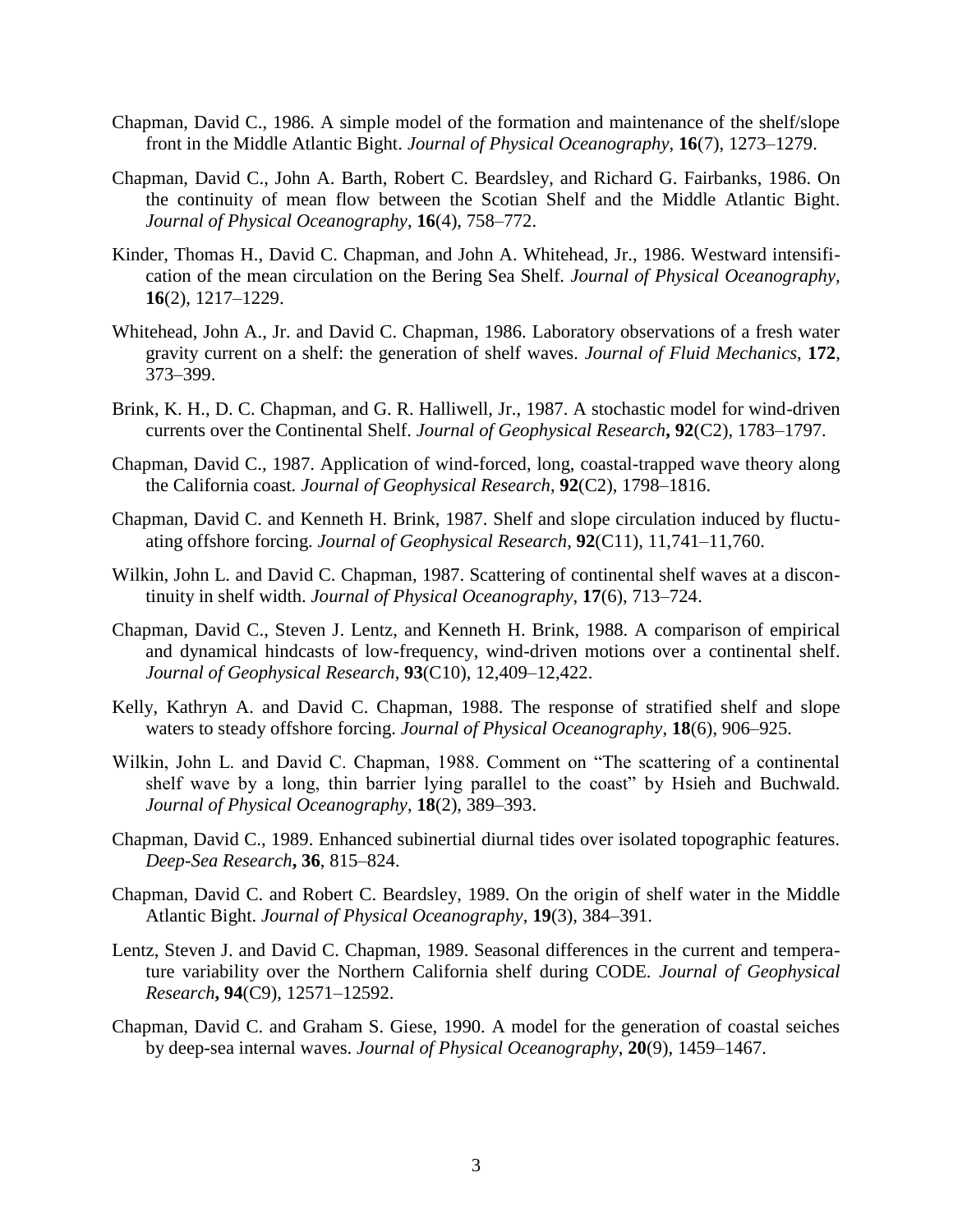- Giese, Graham S., David C. Chapman, Peter G. Black, and John A. Fornshell, 1990. Causation of large-amplitude coastal seiches on the Caribbean Coast of Puerto Rico. *Journal of Physical Oceanography***, 20**(9), 1449–1458.
- Wilkin, John L. and David C. Chapman, 1990. Scattering of coastal-trapped waves by irregularities in coastline and topography. *Journal of Physical Oceanography,* **20**(3), 396–421.
- Chapman, David C., Graham S. Giese, Margaret Goud Collins, Rolu Encarnacion, and Gil Jacinto, 1991. Evidence of internal swash associated with Sulu Sea solitary waves? *Continental Shelf Research***, 11**, 591–599.
- Gawarkiewicz, Glen and David C. Chapman, 1991. Formation and maintenance of shelfbreak fronts in an unstratified flow. *Journal of Physical Oceanography*, **21**(8), 1225–1239.
- Chapman, David C. and Dale B. Haidvogel, 1992. Formation of Taylor caps over a tall isolated seamount in a stratified ocean. *Geophysical and Astrophysical Fluid Dynamics*, **64**, 31–65.
- Gawarkiewicz, Glen and David C. Chapman, 1992. The role of stratification in the formation and maintenance of shelfbreak fronts. *Journal of Physical Oceanography***, 22**(7), 753–772.
- Grimshaw, Roger H. J. and David C. Chapman, 1992. Continental shelf response to forcing by deep-sea internal waves. *Dynamics of Atmospheres and Oceans,* **16**(5), 355–378.
- Chapman, David C. and Glen Gawarkiewicz, 1993. On the establishment of the seasonal pycnocline in the Middle Atlantic Bight. *Journal of Physical Oceanography*, **23**(11), 2487– 2492.
- Chapman, David C. and Dale B. Haidvogel, 1993. Generation of internal lee waves trapped over a tall isolated seamount*. Geophysical and Astrophysical Fluid Dynamics*, **69**, 33–54.
- Haidvogel, Dale B., Aike Beckmann, David C. Chapman, and Ray-Qing Liu, 1993. Numerical simulation of flow around a tall isolated seamount. Part II: Resonant generation of trapped waves*. Journal of Physical Oceanography*, **23**(11), 2373–2391.
- Pedlosky, Joseph and David C. Chapman, 1993. Baroclinic structure of the abyssal circulation and the role of meridional topography*. Journal of Physical Oceanography*, **23**(5), 979–991.
- Chapman, David C. and Steven J. Lentz, 1994. Trapping of a coastal density front by the bottom boundary layer. *Journal of Physical Oceanography***, 24**(7), 1464–1479.
- Chapman, David C. and Glen Gawarkiewicz, 1995. Offshore transport of dense shelf water in the presence of a submarine canyon. *Journal of Geophysical Research*, **100**, 13373–13387.
- Gawarkiewicz, Glen and David C. Chapman, 1995. A numerical study of dense water formation and transport on a shallow, sloping continental shelf. *Journal of Geophysical Research*, **100**(C3), 4489–4507.
- Samelson, R. M. and D. C. Chapman, 1995. Evolution of the instability of a mixed-layer front*. Journal of Geophysical Research*, **100**(C4), 6743–6759.
- Yankovsky, Alexander E. and David C. Chapman, 1995. Generation of meso-scale flows over the shelf and slope by shelf wave scattering in the presence of a stable, sheared mean current. *Journal of Geophysical Research*, **100**(C4), 6725–6742.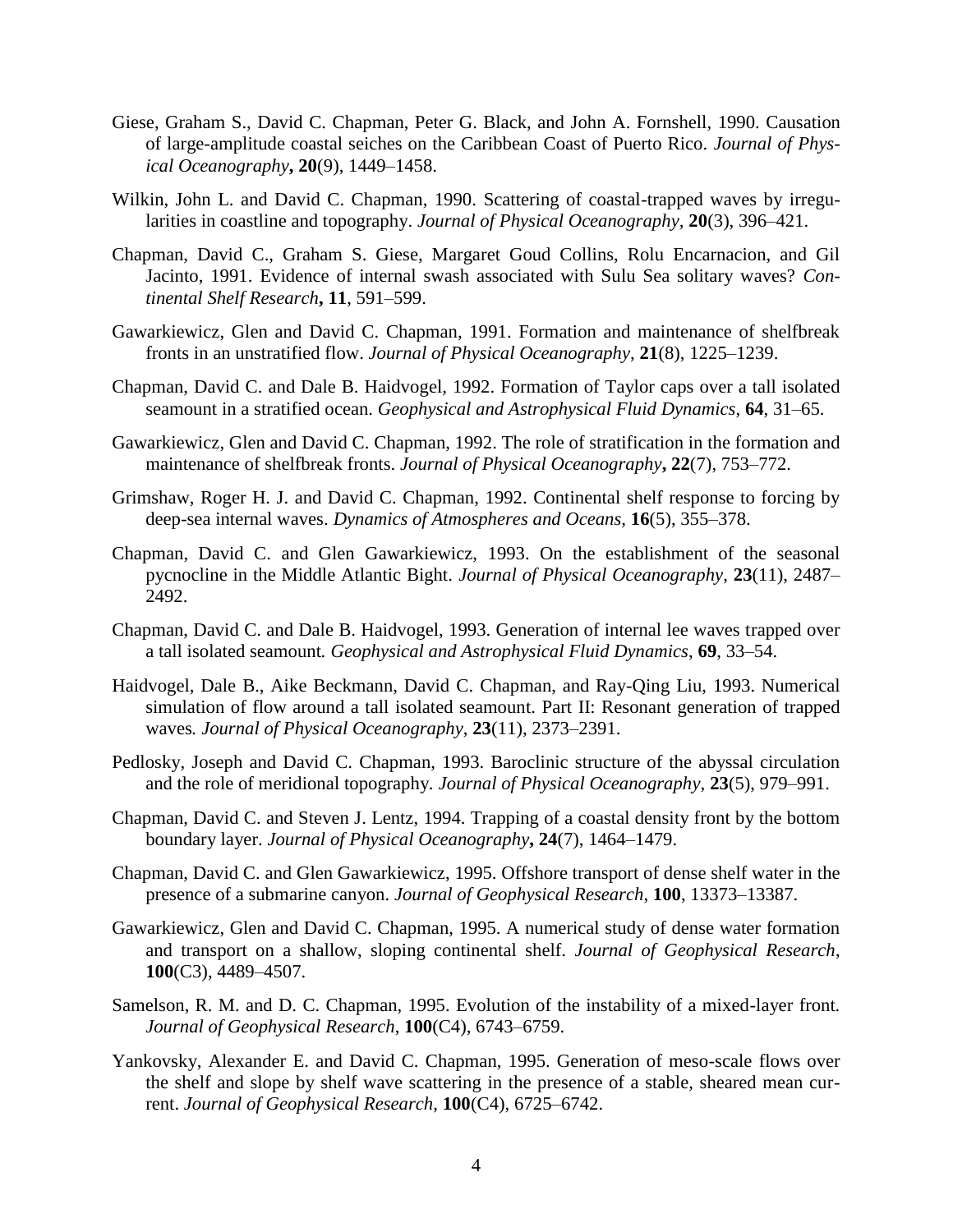- Yankovsky, Alexander E. and David C. Chapman, 1996. Scattering of shelf waves by a spatially varying mean current. *Journal of Geophysical Research*, **101**, 3479–3487.
- Chapman, David C., 1997. A note on isolated convection in a rotating two-layer fluid. *Journal of Fluid Mechanics***, 348**, 319–325.
- Chapman, David C. and Glen Gawarkiewicz, 1997. Shallow convection and buoyancy equilibration in an idealized coastal polynya. *Journal of Physical Oceanography,* **27**(4), 555–566.
- Chapman, David C., and Steven J. Lentz, 1997. Adjustment of stratified flow over a sloping bottom. Journal of Physical Oceanography, 27, 340–356.
- Goldner, Daniel R. and David C. Chapman, 1997. Flow and particle motion induced above a tall seamount by steady and tidal background currents. *Deep-Sea Research,* **44**(5), 719–744.
- Yankovsky, Alexander E., and David C. Chapman, 1997. A simple theory for the fate of buoyant coastal discharges. *Journal of Physical Oceanography*, **27**, 1386–1401.
- Yankovsky, Alexander E., and David C. Chapman, 1997. Anticyclonic eddies trapped on the continental shelf by topographic irregularities. *Journal of Geophysical Research*, **102**(C3), 5625–5639.
- Chapman, David C., 1998. Setting the scales of the ocean response to isolated convection*. Journal of Physical Oceanography*, **28**(4), 606–620.
- Gawarkiewicz, Glen, Thomas Weingartner, and David C. Chapman, 1998. Sea-ice processes and water mass modification and transport over Arctic Shelves. In: *The Sea, The Global Coastal Ocean: Processes and Methods*, K. H. Brink and A. R. Robinson, editors, John Wiley and Sons, New York, **10,** 171–190.
- Giese, Graham S., David C. Chapman, Margaret Goud Collins, Rolu Encarnacion, and Gil Jacinto, 1998. The coupling between harbor seiches at Palawan Island and Sulu Sea internal solitons. *Journal of Physical Oceanography*, **28**(12), 2418–2426.
- Spall, Michael A. and David C. Chapman, 1998. On the efficiency of baroclinic eddy heat transport across narrow fronts. *Journal of Physical Oceanography*, **28**(11), 2275–2287.
- Trowbridge, John H., David C. Chapman, and Julio Candela, 1998. Topographic effects, straits, and the bottom boundary layer. In: *The Sea, The Global Coastal Ocean: Processes and Methods,* K. H. Brink and A. R. Robinson, editors, John Wiley and Sons, New York, **10**, 63–88.
- Chapman, David C., 1999. Dense water formation beneath a time-dependent coastal polynya. *Journal of Physical Oceanography***, 29**(4), 807–820.
- Chapman, David C., 2000. A numerical study of the adjustment of a narrow stratified current over a sloping bottom. *Journal of Physical Oceanography***, 30**(11), 2927–2940.
- Chapman, David C., 2000. Boundary layer control of buoyant coastal currents and the establishment of a shelfbreak front. *Journal of Physical Oceanography*, **30**(11), 2941–2955.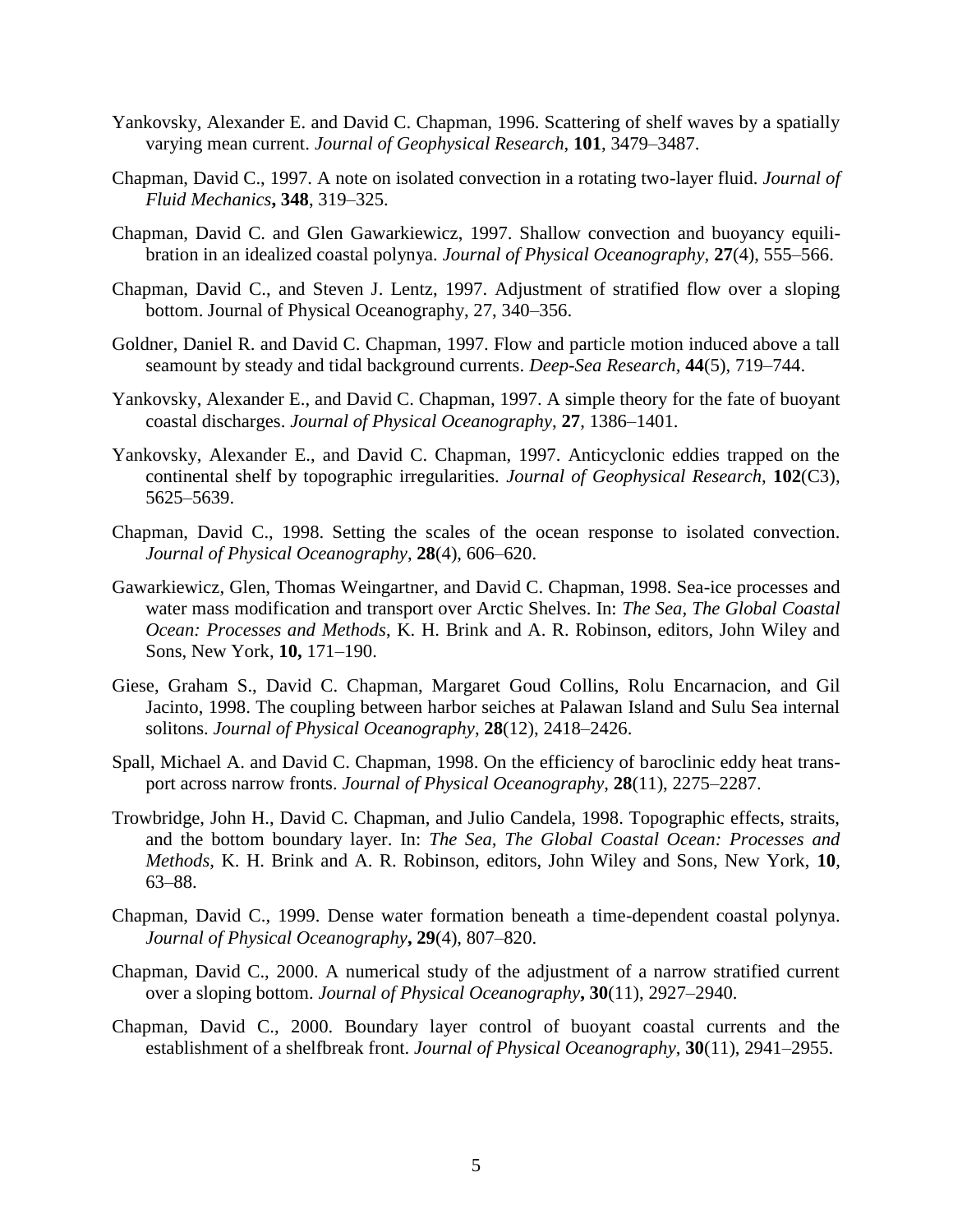- Chapman, David C., 2000. The influence of an alongshelf current on the formation and offshore transport of dense water from a coastal polynya. *Journal of Geophysical Research*, **105**  (C10), 24,007–24,019.
- Chapman, D. C., and G. S. Giese, 2001. Waves: Seiches. In: *Encyclopedia of Ocean Sciences*, J. H. Steele, K. K. Turekian, S. A. Thorpe, editors, Academic Press, London, **5**, 2724–2731.
- Chapman, D. C., 2002. Deceleration of a finite-width, stratified current over a sloping bottom: Frictional spindown or buoyancy shutdown? *Journal of Physical Oceanography***, 32**, 336– 352.
- Winsor, Peter and David C. Chapman, 2002. Distribution and interannual variability of dense water production from coastal polynyas on the Chukchi Shelf. *Journal of Geophysical Research*, **107**(C7), 3079, doi:10.1029/2001JC000984.
- Chapman, D. C. Sensitivity of a model shelfbreak front to the parameterization of vertical mixing. *Journal of Physical Oceanography*, **32**(11), 3291-3298.
- Chapman, D. C. Comment on ''Cross-shelf eddy heat transport in a wind-free coastal ocean undergoing winter time cooling'' by J.M. Pringle. *Journal of Geophysical Research*, **108**(C2), 3026, doi:10.1029/2001JC001286.
- Chapman, D. C. Separation of an advectively trapped buoyancy current at a bathymetric bend. *Journal of Physical Oceanography*, **33**(5), 1108-1121.
- Carmack, E. and D. C. Chapman, 2003. Wind-driven shelf/basin exchange on an Arctic shelf: The joint roles of ice cover extent and shelf-break bathymetry. *Geophysical Research Letters*, **30**(14), 1778, doi:10.1029/2003GL017526.
- Winsor, P. and D. C. Chapman, 2004. Pathways of Pacific water across the Chuckchi Sea: A numerical model study. *Journal of Geophysical Research*, **109**(C3), C03002, doi10.1029/2003JC001962.
- Turnewitsch, R., J.-L. Reyss, D. C. Chapman, J. Thomson, and R. S. Lampitt, 2004. Evidence for a sedimentary fingerprint of an asymmetric flow field surrounding a short seamount. *Earth and Planetary Science Letters*, **222**, 1023-1036.
- Lentz, S. J. and D. C. Chapman, 2004. The importance of nonlinear cross-shelf momentum flux during wind-driven coastal upwelling. *Journal of Physical Oceanography*, **34**, 2444- 2457.
- Chapman, D. C., 2005. Acceleration of a stratified current over a sloping bottom driven by an alongshelf pressure gradient. *Journal of Physical Oceanography*, **35**, 1305-1317.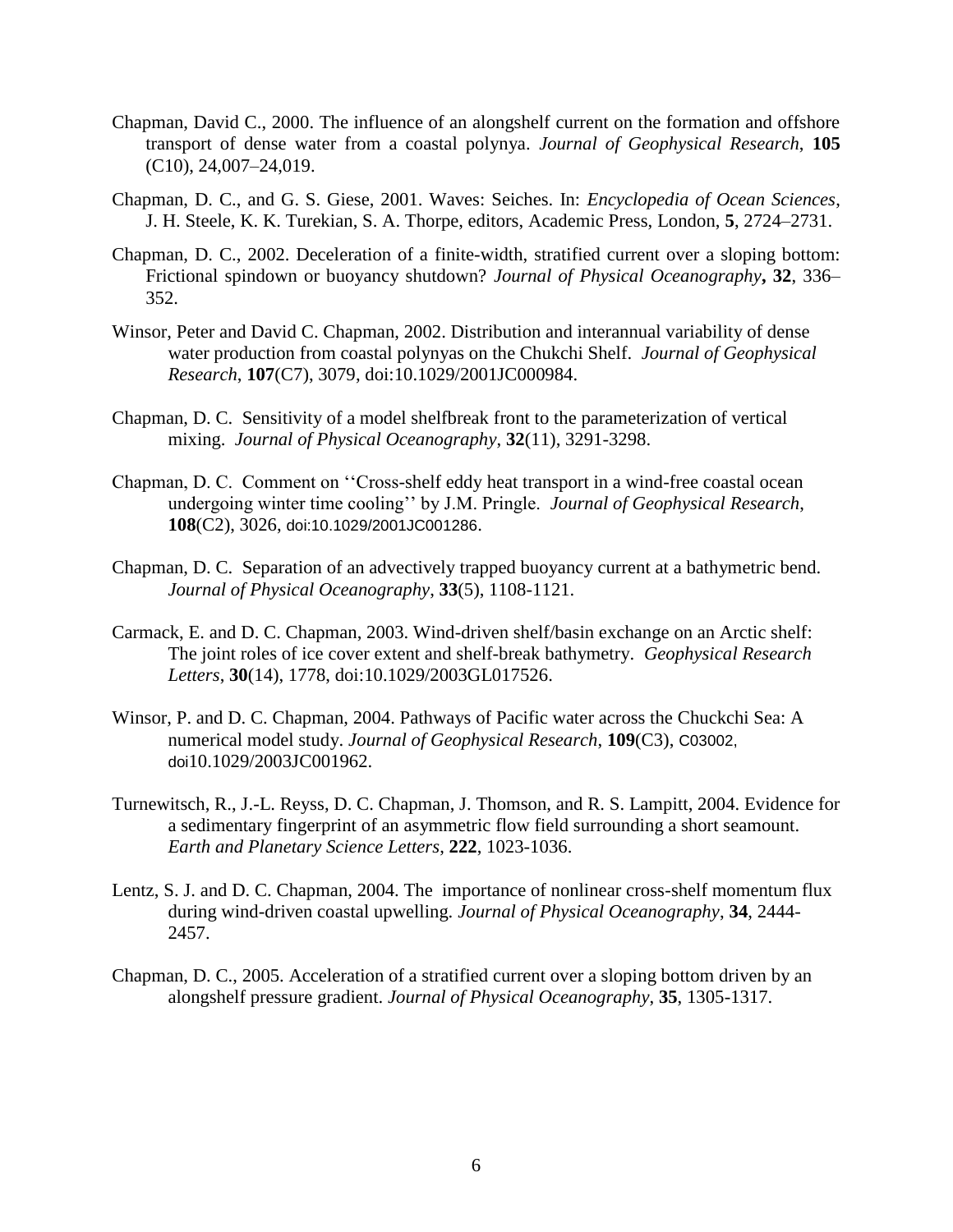## **Non-Refereed Publications**

- Chapman, D. C., 1974. The dynamics of the semicircular canals. *ASAE Meeting, No. 74-5030,*  American Society of Agricultural Engineers, St. Joseph, Michigan.
- Chapman, D. C., 1975. Who needs bioengineering*? ASAE Meeting, No. 75-5024*, ASAE, St. Joseph, Michigan.
- Chapman, D. C., J. R. Cooke and D. C. Elfving, 1977. A finite difference analysis of the diffusion porometer. *ASAE Meeting, No. 77-5508*, ASAE, St. Joseph, Michigan.
- Haith, D. A., and D. C. Chapman, 1977. Land application as a best practicable waste treatment alternative. In*: Land as a Waste Management Alternative*, R. C. Loehr, editor, Ann Arbor Science, Ann Arbor, Michigan, Chapter 4, pp. 45–61.
- Chapman, D. C., and R. C. Beardsley, 1988. The origin of shelf water in the Middle Atlantic Bight. *Woods Hole Oceanographic Institution Annual Report*, 14–15.
- Giese, G. S., and D. C. Chapman, 1988. Generation of coastal seiches by deep-sea internal waves*. Woods Hole Oceanographic Institution Annual Report*, 28–29.
- Giese, G. S., and D. C. Chapman, 1993. Coastal seiches. *Oceanus*, **36**(1), pp. 38–46.
- Gawarkiewicz, G., and D. C. Chapman, 1994. Dense water formation on Arctic shelves. *Oceanus*, **37**(2), 14–16.
- Chapman, D. C. and S. J. Lentz, 1997. Can we explain long, narrow, persistent ocean currents? *Woods Hole Oceanographic Institution Annual Report, 22.*
- Giese, G. S. and D. C. Chapman, 1997. Modes of harbor wave response to excitation by internal waves*. Port Coast Environment (PCE'97): Proceedings of the First International Conference, Varna, Bulgaria*.
- Chapman, D. C., 1998. Dense water formation beneath a time-dependent coastal polynya*. Proceedings of the International Workshop on Exchange Processes Between the Arctic Shelves and Basins, Yokohama, Japan, February 17*–*19, 1998,* 78–80.
- Giese, G. S. and D. C. Chapman, 1998. Hazardous harbor seiches, tides, wind and baroclinicity, Ocean Wave Measurement and Analysis, *Proceedings of the Third International Symposium, Virginia Beach, VA, November 3*–*7, 1997*, **1**, 208–218.
- Chapman, D. C., and G. S. Giese, 2001. Seiches. In*: Encyclopedia of Ocean Sciences*, John H. Steele, Steve A. Thorpe, and Karl K. Turekian, Editors, Academic Press, San Diego**, 5**, 2724–2731.

## **Technical Reports**

Chapman, D. C., 1976. A mathematical analysis of bordered pits in tracheids. M.S. Thesis, Cornell University, Ithaca, New York, 86 pp.